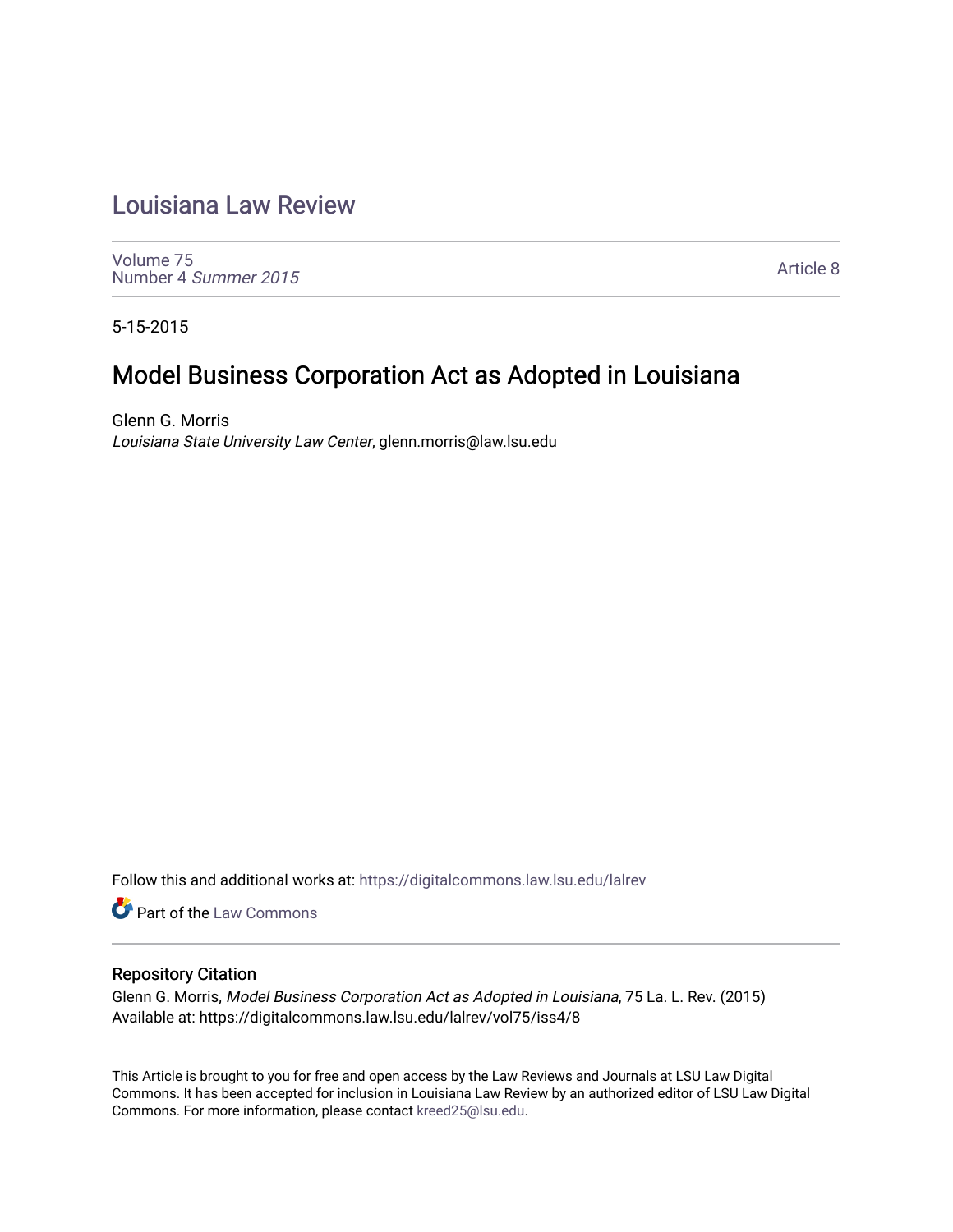### **In Memory of Professor James Winfield Bowers**

#### *Glenn G. Morris*

 he built quite a life. He grew up in a small town in Montana, where the Army as an intelligence officer in Vietnam, he began his work as Jim Bowers was a remarkable man. From a modest beginning, his father owned a hardware store. But he earned recognition as a National Merit Scholar in high school, and then made his way to Yale University, where he earned both his undergraduate degree in an honors economics program and his law degree. After serving in a commercial lawyer at a prestigious firm in St. Paul, Minnesota, where he earned admission to the partnership in due course. Yet he soon gave up the position he had earned in practice to take a chance on a new career as a law professor.

 bankruptcy. Over the course of his career, he published more than complex commercial problems, and his strong belief that principles participated actively in professional conferences and organizations accreditation teams appointed by the American Bar Association's It was Jim's second career that brought him to LSU. He taught here for 30 years, primarily in the fields of commercial law and 20 articles and reviews, in a variety of prestigious journals. His scholarship consistently reflected both his technical prowess with of economics should guide the law's policy choices. Indeed, Jim served as a founding member and chair of the Law and Economics Section of the Association of American Law Schools. He throughout his career, and served regularly on law school Section on Legal Education.

 law in St. Paul. He accepted his first full-time appointment in 1978 at Texas Tech University Law School in Lubbock. Fortunately for LSU, Jim attended a conference for beginning law professors soon his future wife, Lucy McGough. Lucy, who was then an accomplished member of the faculty at Emory University Law School, was serving as an instructor at the conference. Jim was most impressed. He worked up the courage to ask her to go for a walk lifelong journey together. After they married, they began to look for law teaching jobs a bit closer together than Lubbock and Atlanta. That search brought them to LSU as visitors in 1982, and as Jim began his teaching career in the 1970s, while still practicing after his appointment at Tech. It was at this conference that he met with him after one of her presentations. And that walk began their regular, full-time faculty members in 1983.

 Jim and Lucy retired from LSU in 2012 to take positions at became dean and Jim a professor of law. Lucy had visited the Appalachian School of Law, in Grundy, Virginia, where Lucy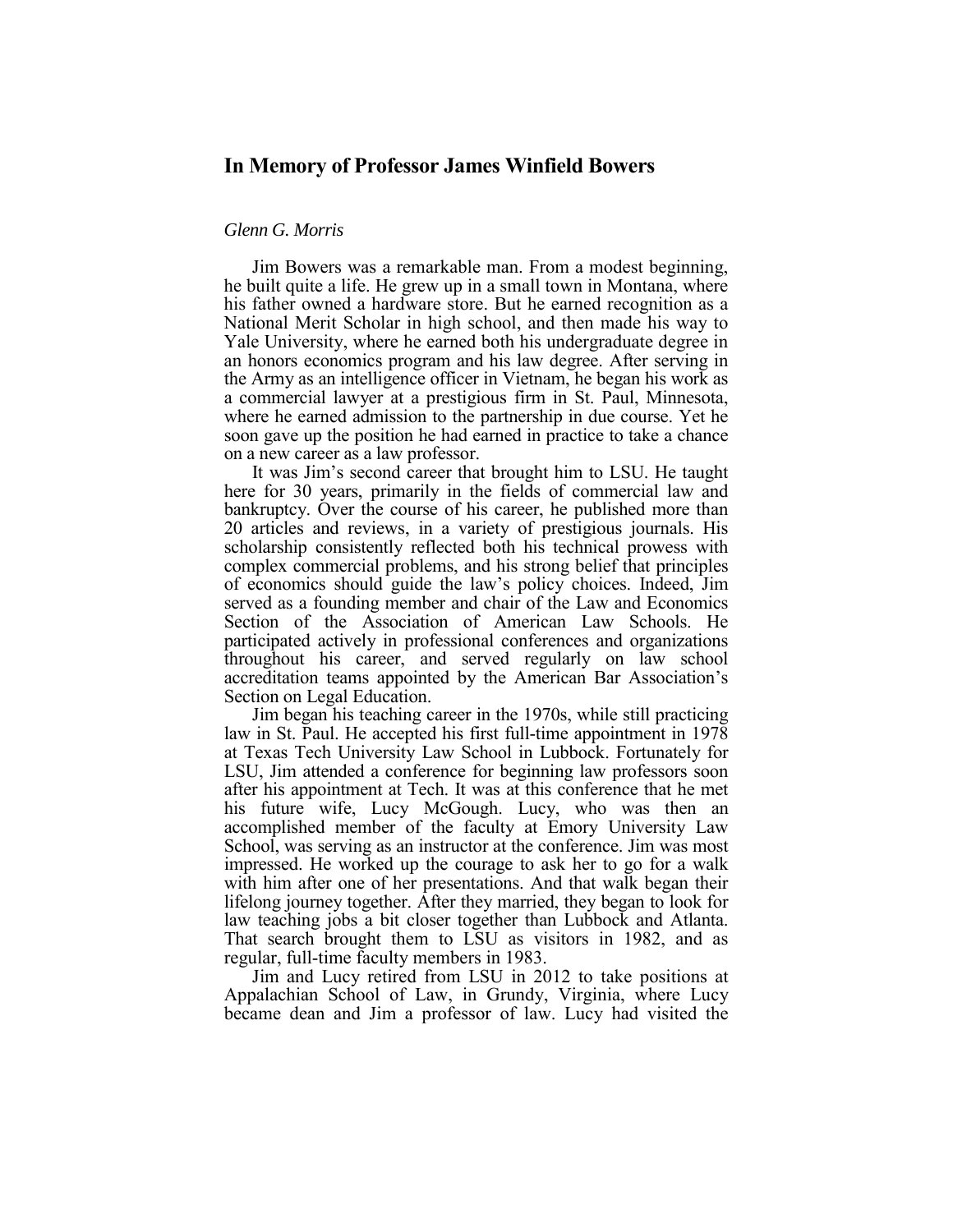serving the rural coal-mining area in which it was located. I think Lucy was probably the stronger motivating force in making that move. But I know that Jim was excited about beginning a new adventure, too. He and Lucy quickly became leaders in their new community and brought to Grundy all that they had shared with us school on an accreditation visit, and was moved by its mission of for three decades. So, I know that Jim's loss was felt as deeply in Grundy as it was in Baton Rouge.

 I first met Jim in 1982, the year that he and Lucy first taught at LSU, and the year that I interviewed here in hopes of joining them. I can't recall now whether I knew they were visitors. But I do remember that they were wonderful ambassadors for LSU and played a large part in convincing me that this was the place I should be. I think they were right, and I'm so grateful that they made the same choice as I. Jim and Lucy became two of my dearest friends and remained so throughout my career.

 Jim was a warm and gregarious colleague. He and Lucy opened their house for faculty and student parties at the slightest and students. I don't think he could turn down a person or animal in need. It simply wouldn't have occurred to him not to offer his provocation. Jim took great delight in cooking good food, serving good wine, and sharing good stories with his colleagues, friends, help.

 tautology or contradiction in legal doctrine almost instantly. That facility with doctrine actually made him impatient with doctrinal he didn't see where that got you. He wanted the law to make things economically efficient. He believed that competent adults should designed to facilitate and enforce that private ordering, and to Jim had a great mind and a great heart. He could spot a arguments. He could fashion the doctrinal arguments with ease, but better for real people. And for him, that meant the law should be be free to order their affairs in the way that they believed would bring them the greatest economic utility. Hence, the law should be avoid waste, free-riding, and paternalism. He hated any law that just got in the way or that empowered some people to exact unearned rents from others.

 And I always found Jim's position to be astonishingly ironic. He was one of the most generous, loving, and selfless people I knew. Yet he claimed never to be acting altruistically. As much as he loved Lucy, he argued to me, he was still making a profit on the deal—he was getting more in utility than he was giving up. I don't think Jim was being falsely modest in making that argument. But I do think Jim believed so strongly in economically rational behavior that he doubted that individuals were ever really motivated by true altruism. He and I had our strongest disagreements on that subject.